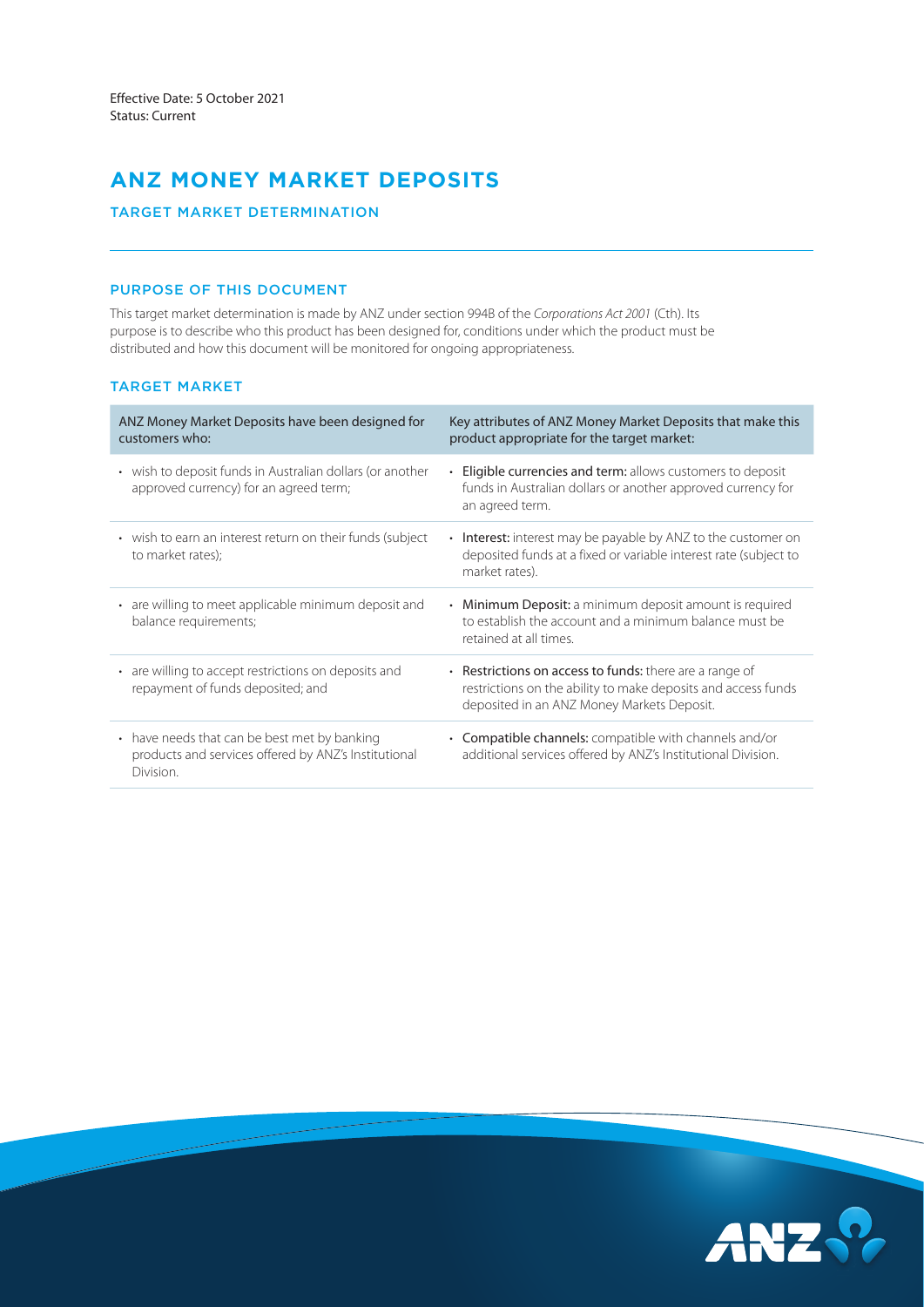# DISTRIBUTION CONDITIONS

ANZ applies the following conditions and restrictions to the distribution of ANZ Money Market Deposits so that it is likely to be issued to customers in the target market.

|                             | Condition                                                                                                                                                                                                         | Why do we do this?                                                                                                                                                                                                                                                                                                                                                                                    |
|-----------------------------|-------------------------------------------------------------------------------------------------------------------------------------------------------------------------------------------------------------------|-------------------------------------------------------------------------------------------------------------------------------------------------------------------------------------------------------------------------------------------------------------------------------------------------------------------------------------------------------------------------------------------------------|
| Channel                     | ANZ Money Market Deposits can only be issued to<br>customers through the following distribution channels:<br>• ANZ Markets Sales.<br>ANZ Money Market Deposits cannot be issued to<br>customers by third parties. | So that ANZ only issues ANZ Money<br>Market Deposits to a customer if it<br>receives the customer's application<br>for the account through channels that<br>are subject to appropriate conditions,<br>controls and/or monitoring by ANZ.                                                                                                                                                              |
| Training &<br>Accreditation | ANZ Money Market Deposits can only be issued by ANZ to<br>customers by:<br>• authorised ANZ staff.                                                                                                                | So that:<br>• checks are conducted on matters such<br>as qualifications and past conduct for<br>ANZ staff involved in the distribution of<br>ANZ products; and<br>• ANZ staff responsible for issuing<br>products understand the distribution<br>process they are required to comply<br>with when distributing ANZ products,<br>as well as the legislative framework<br>relevant to their activities. |
| Process                     | ANZ Money Market Deposits can only be issued to<br>customers by:<br>• following ANZ's customer application and assessment<br>process, including making relevant inquiries into the<br>customer's product needs.   | So that inquiries are made to determine<br>whether the product meets the needs,<br>financial situation and objectives of the<br>customer.                                                                                                                                                                                                                                                             |